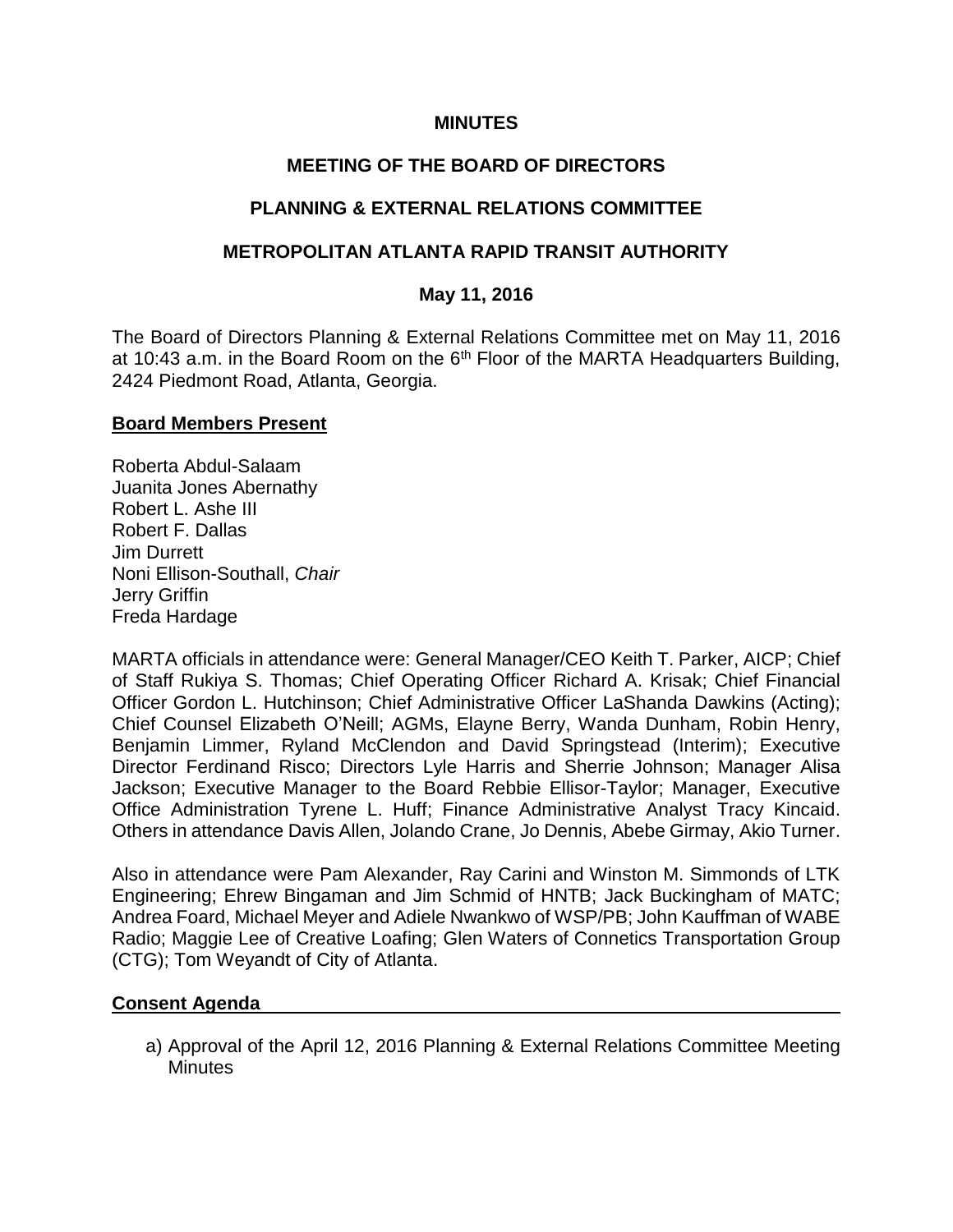On motion by Mrs. Hardage seconded by Mr. Griffin, the Consent Agenda was unanimously approved by a vote of 5 to 0, with 5 members present.

### **Individual Agenda**

# **Briefing – Comprehensive Operations Analysis (COA) Update**

Mr. Waters briefed the Committee on the Comprehensive Operations Analysis (COA) draft final recommendations.

### *Goals*

- Improve transit operations efficiency
- Identify alternative service strategies
- Attract "choice" riders and provide improved service to current riders
- Develop sustainable future service plans
- Connect communities

### *MARTA Today*

- Only two distinct tiers of service
- Significant gap between rail and bus, in perception and reality
- Key COA objective: Rebrand bus network to attract "lifestyle" markets

### *Proposed Service Tiers*

- Range of services to better fit regional travel needs
- Allows creation of easily-identifiable Frequent Network across service area

### *Specific Bus Recommendations*

- 10 Arterial Rapid Transit (ART) Corridors
- 5 Express Routes
- 10 Community Circulators
- 17 Frequent Local Routes (15 minutes or less)
- 46 Supporting Local Routes (30 minutes or greater)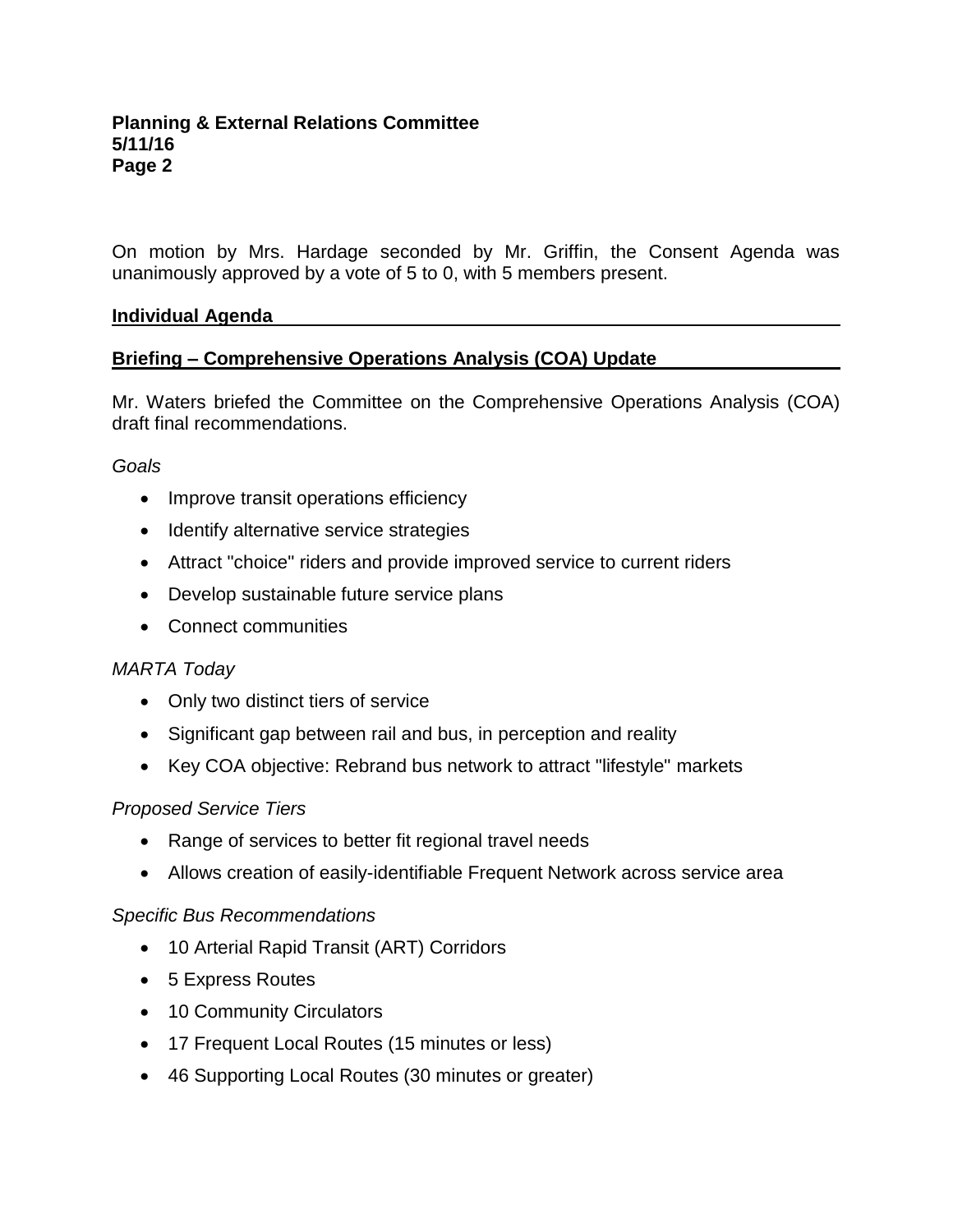### *COA Estimated Operations and Maintenance (O&M) Cost*

 Full implementation of COA recommendations represent a \$16,502,141 or 10.8% increase in the 2015 O&M operating cost

# *COA Estimated Capital Cost*

- ART Enhancements \$35,100,000
	- o Include enhanced stops, shelters, real-time passenger information, and signal priority
- ART Buses (95) \$29,450,000\*
	- $\circ$  Cost represents the incremental cost<sup>\*</sup> (\$310K) of articulated buses versus a typical 40 ft. bus (\$540K)
- Circulator buses (36) \$4,320,000-\$10,800,000
	- $\circ$  Cost may vary (\$120K \$300K) based on the type of vehicle purchased

### *Implementation*

- Implementation of COA enhanced services will be prioritized based on identified funding, i.e., City of Atlanta ½ penny sales tax
- Cost neutral enhancements will be implemented in local jurisdictions without identified funding

### *Recommendations for MARTA*

- Maintain at least the 10 minute headways or improve during peak periods
- Improve wayfinding
- Push forward with rail expansion

### *Recommendations for MARTA Mobility*

- Provide supplemental services to address demand peaks
- One Stop Call Center
- Promote Department of Human Services coordination
- Work with local governments to improve sidewalks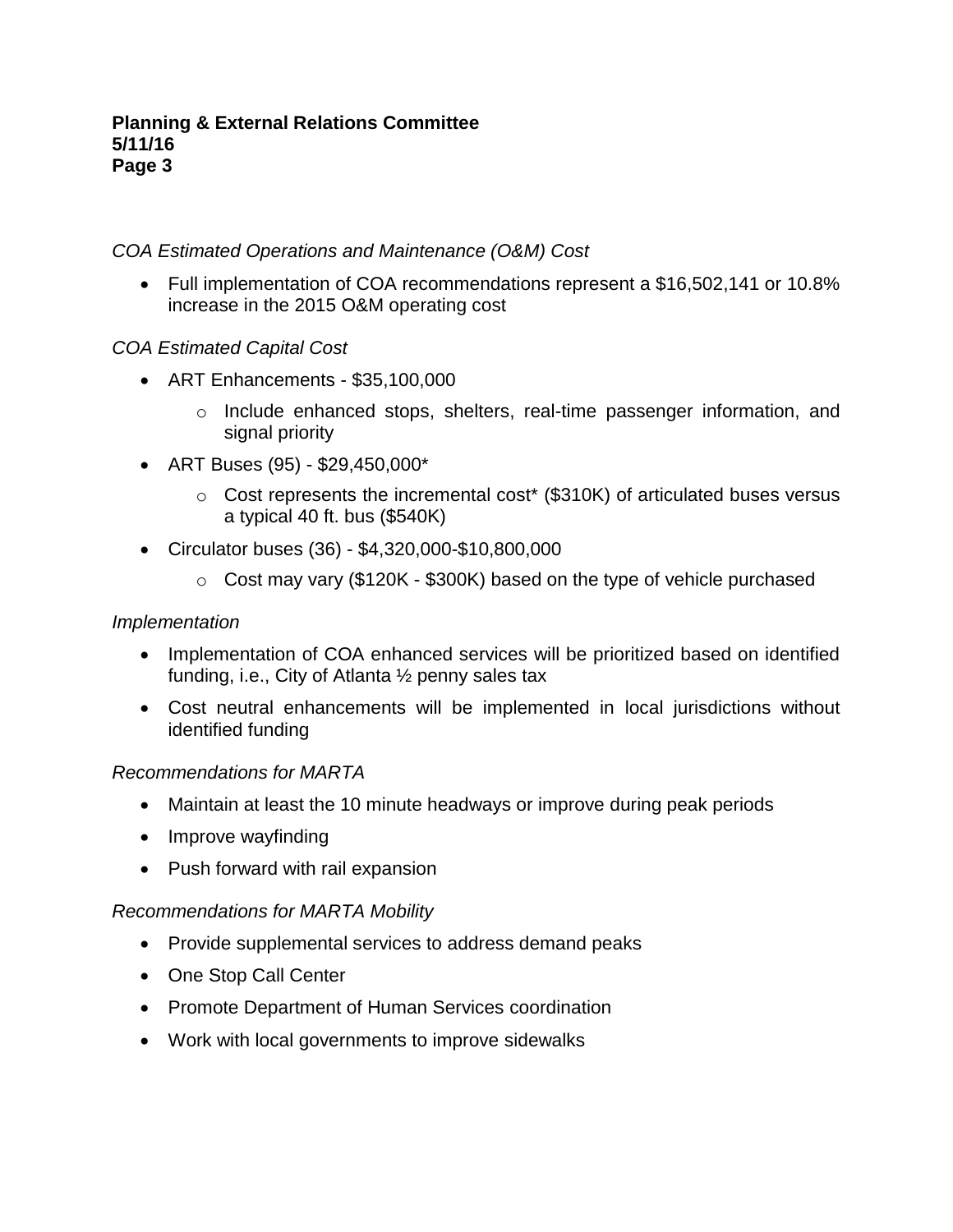Other Key Recommendations

- Add new maintenance facility in northern area of region
- Consider replacing current trip-based basic fare program with time-based

# *Next Steps*

- Adoption of COA Recommendations
- Public Outreach
- Development of Transit Development Plan
- Implementation of Phased Approach
- Annual Update

Mr. Ashe asked what percentage of the O&M cost are personnel cost.

Mr. Waters said approximately 20%.

Mr. Griffin said the costs do not reflect Clayton County.

Mr. Waters said correct.

Mr. Griffin asked how will MARTA deal with the perception that Clayton County is not included in the COA.

Mr. Parker said MARTA can include an addendum that lays out the Clayton transit plans.

Mr. Griffin said that would be helpful.

Mr. Waters added that Clayton County will be in the Transit Development Plan.

Mr. Limmer said the COA is a "living document" and Transit Development Plan will be updated annually.

Mr. Ashe asked if the presented map is the bus system with COA.

Mr. Waters said yes, the map shows the busy system with full implementation of the COA.

Mr. Ashe requested incremental pictures that map what the bus system will look like.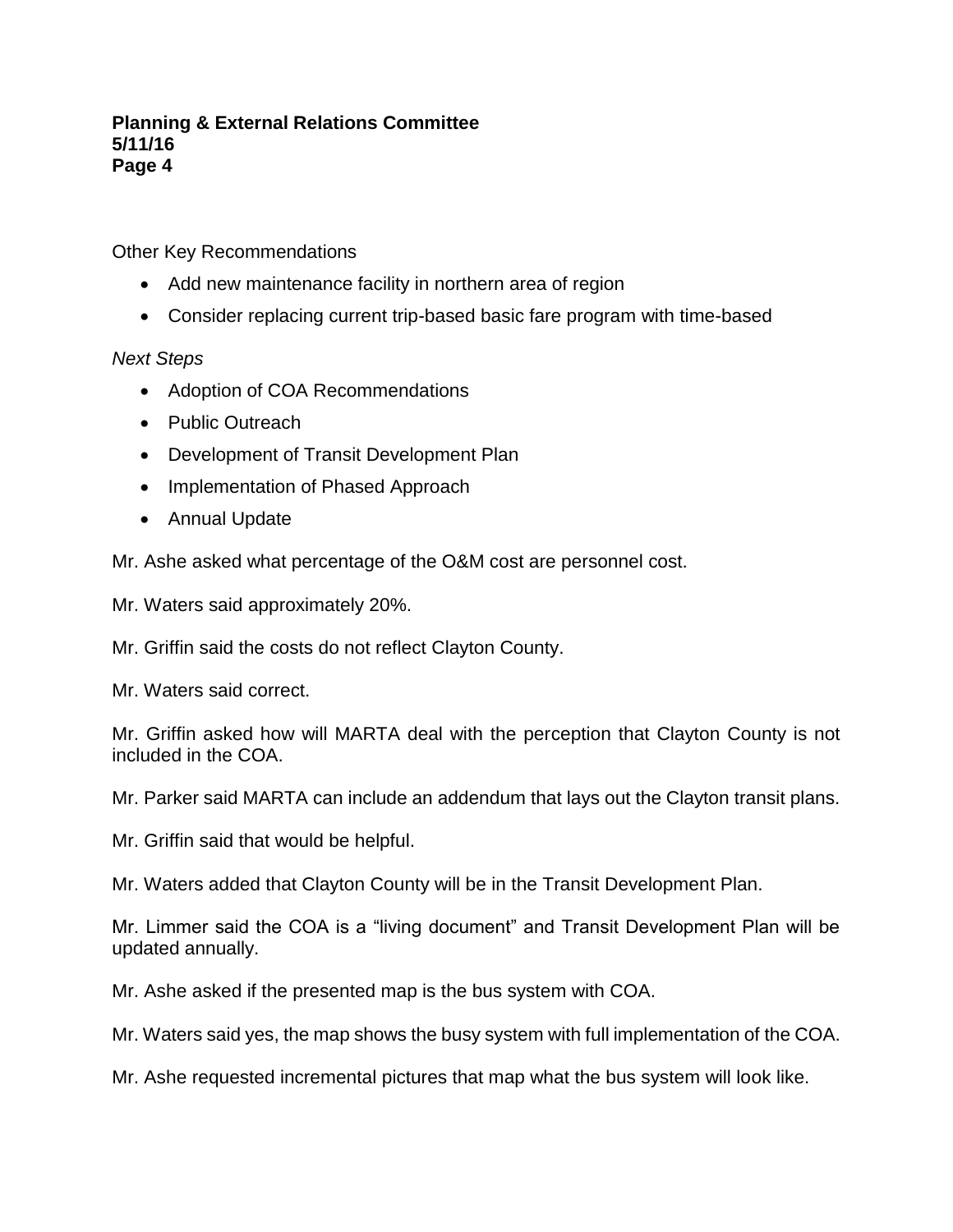Mr. Waters said the Committee will be provided with a supplemental handout that shows the system in three phases.

Mr. Dallas asked if ARC population growth predictions were considered.

Mr. Waters said yes.

Mr. Dallas asked about BRT.

Mr. Waters said BRT could be a part of ART. The initial step is to let routes prove themselves in ART.

Mr. Dallas said regionally many believe that BRT will serve everyone well. He asked if TOD is integrated in the COA.

Mr. Parker said to some extent MARTA wants to use the public process to help decide. Staff will present COA projects at the Board's next Work Session.

# **Resolution of the MARTA Board of Directors Adopting the Recommendations Contained in the Comprehensive Operations Analysis (COA)**

Mr. Limmer presented this resolution for Board of Directors approval authorizing the General Manager/CEO to implement the recommendations contained in the COA.

On motion by Mr. Ashe seconded by Mr. Durrett, the resolution was unanimously approved with a vote of 7 to 0, with 7 members present.

### **Briefing – Clayton County One Year Update**

Ms. Crane was provided the Committee a one-year update on the implementation of MARTA transit services in Clayton County.

Clayton County Service History

- Clayton County voters approve 1% sales tax referendum to join MARTA in November 2014
- Bus service implemented over three phases
	- $\circ$  Phase 1 March 2015 (3 Routes)
	- o Phase 2 August 2015 (4 Routes)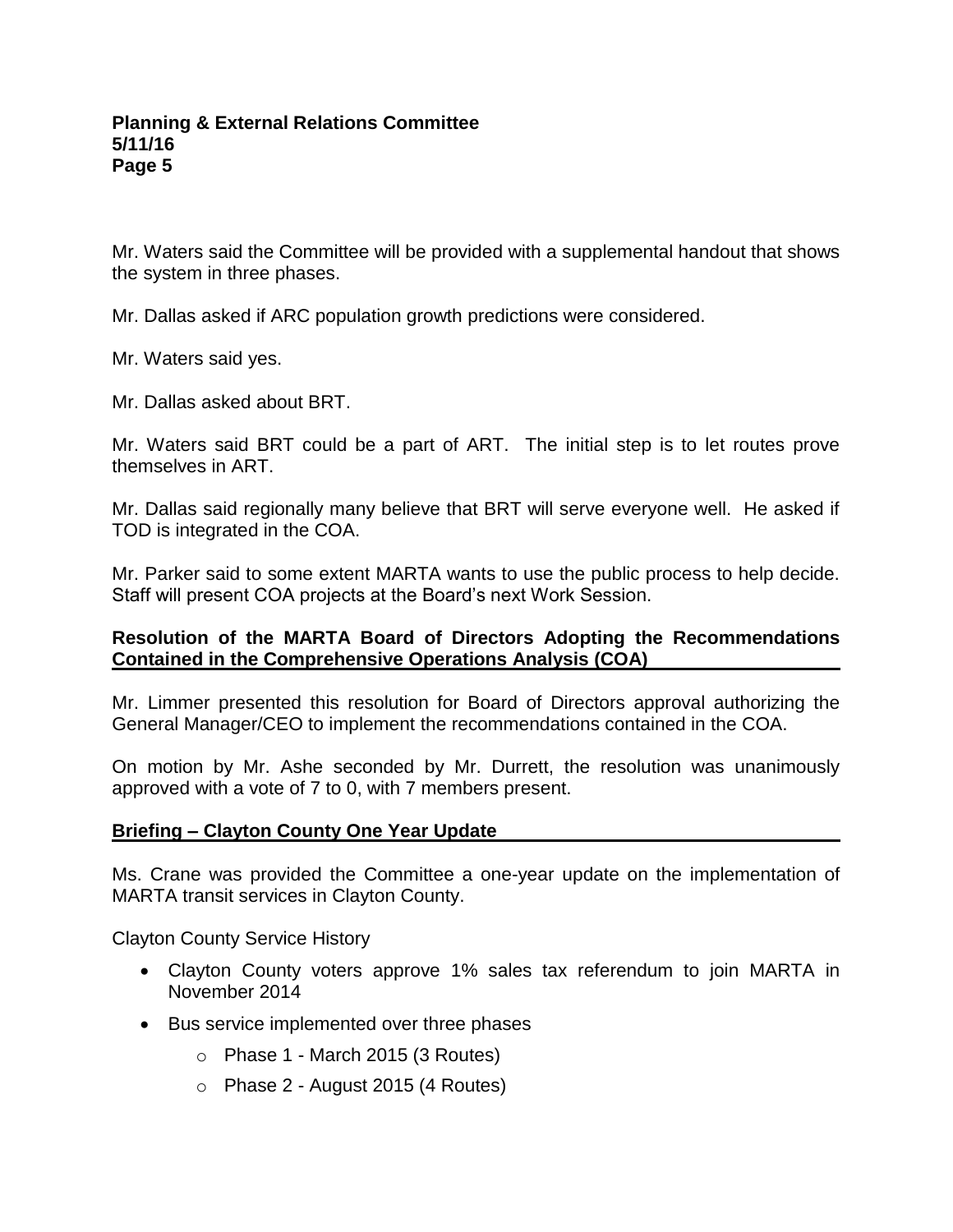- o Phase 3 December 2015 (2 Routes)
- Currently providing:
	- o 28 buses serving more than 8,000 passenger trips each weekday
	- o Over 500 hours and nearly 8,000 miles of service each weekday
	- o Close to 100 operators dedicated to providing daily service

### *Clayton County Customer Satisfaction*

- Conducted surveys onboard Clayton County routes
	- $\circ$  Phase 1 Routes 15, 55, and 196:
		- $\blacksquare$  March 24 May 1, 2015
		- 470 Surveys
	- o Phase 2 Routes 191, 193, 195 and 196:
		- September 5 October 22, 2015
		- **528 Surveys**
- Onboard surveying was conducted seven days per week from 6 am to 9 pm
- Surveys show that less than 3% were *very dissatisfied*, approximately 33-38% were *very satisfied* and approximately 44-48% were *satisfied*
- A follow-up study will be conducted in May-June 2016

### *Clayton County Transit Amenities*

- 538 bus stops
	- o 228 are in incorporated areas
	- o 310 are in unincorporated areas
- 10 shelters have been installed
- 9 shelters are proposed

### *Challenges and Opportunities*

- Line Loads
	- o Routes 195 and 196 experience crowding on select trips
	- o Routes 191 and 192 have excessive capacity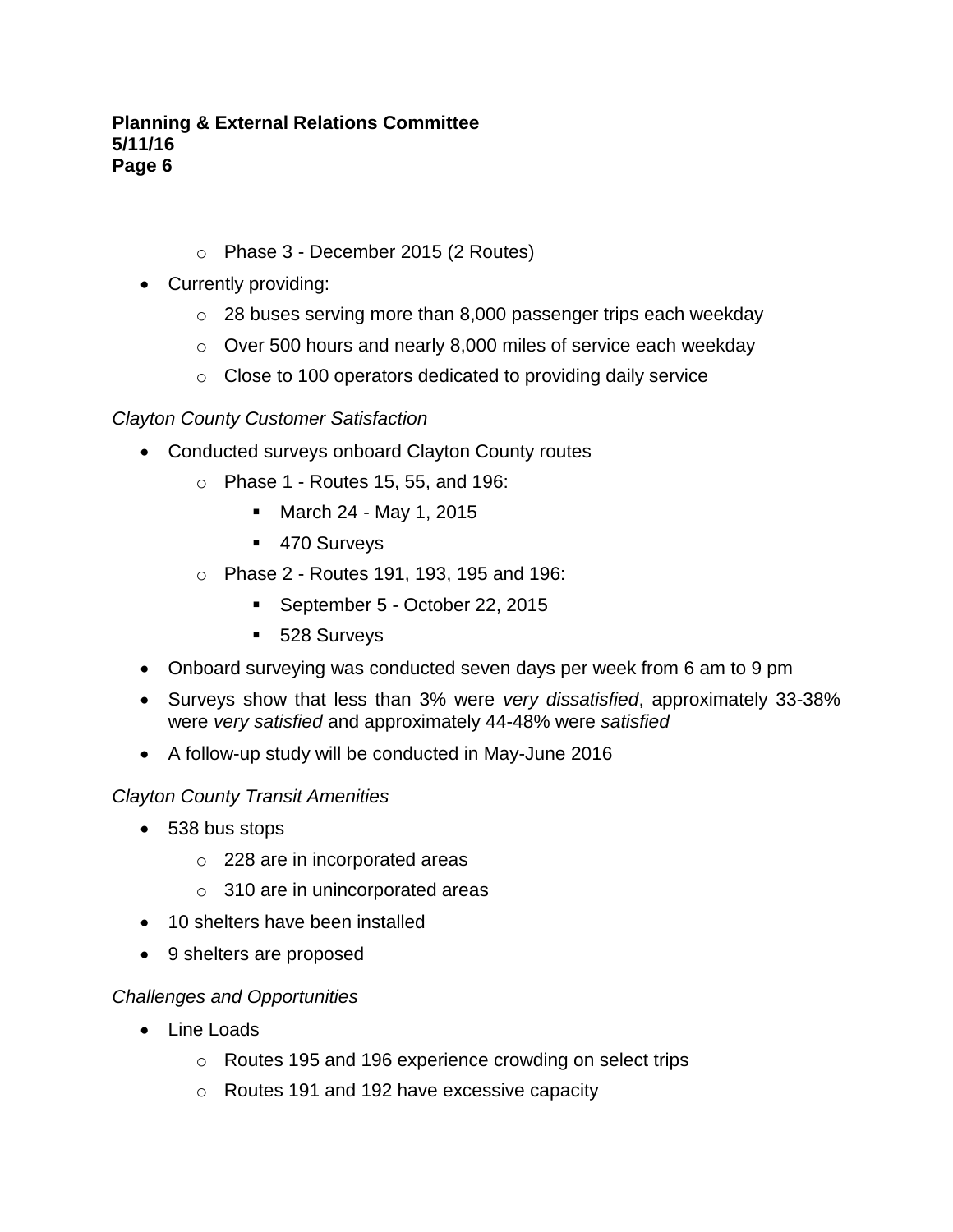- On-Time Performance
	- $\circ$  One route exceeding targeted on-time performance goal of 78.5% (193)
	- o Two routes operating within 5% of on-time performance goal (15 & 196)
	- $\circ$  Two routes operating within 10% of on-time performance goal (55 & 195)
	- o Two routes operating within 20% of on-time performance goal (191 & 194)
	- o Two routes operating within 25% of on-time performance goal (192 & 800)

#### *Next Steps*

- Two Additional Routes
- 197-Valley Hill/Battlecreek
- 198-GA 138 Crosstown
- Potential Operations and Maintenance Facility
- High Capacity Transit

Mrs. Abdul-Salaam commended the MARTA team on the service in Clayton County. She asked if survey results are gathered anonymously.

Ms. Crane said yes.

Mrs. Abdul-Salaam said the people of Clayton County have said that the routes do not run frequently enough. They also ask when will Clayton County have Park & Ride lots, and when will they be able to buy Breeze cards from local retailers.

Mr. Parker said MARTA is working to address those concerns. Staff will bring forth MARTA's plans for Clayton County over the next year.

Mr. Ashe asked when will the Board receive an update on the Norfolk Southern Study.

Mr. Krisak said MARTA is meeting with Norfolk Southern later this month and will provide an update to the Board.

### **Briefing – Arts in Transit**

Mr. Harris briefed the Committee on the revival and proposed expansion of MARTA's Art in Transit (AIT) Program.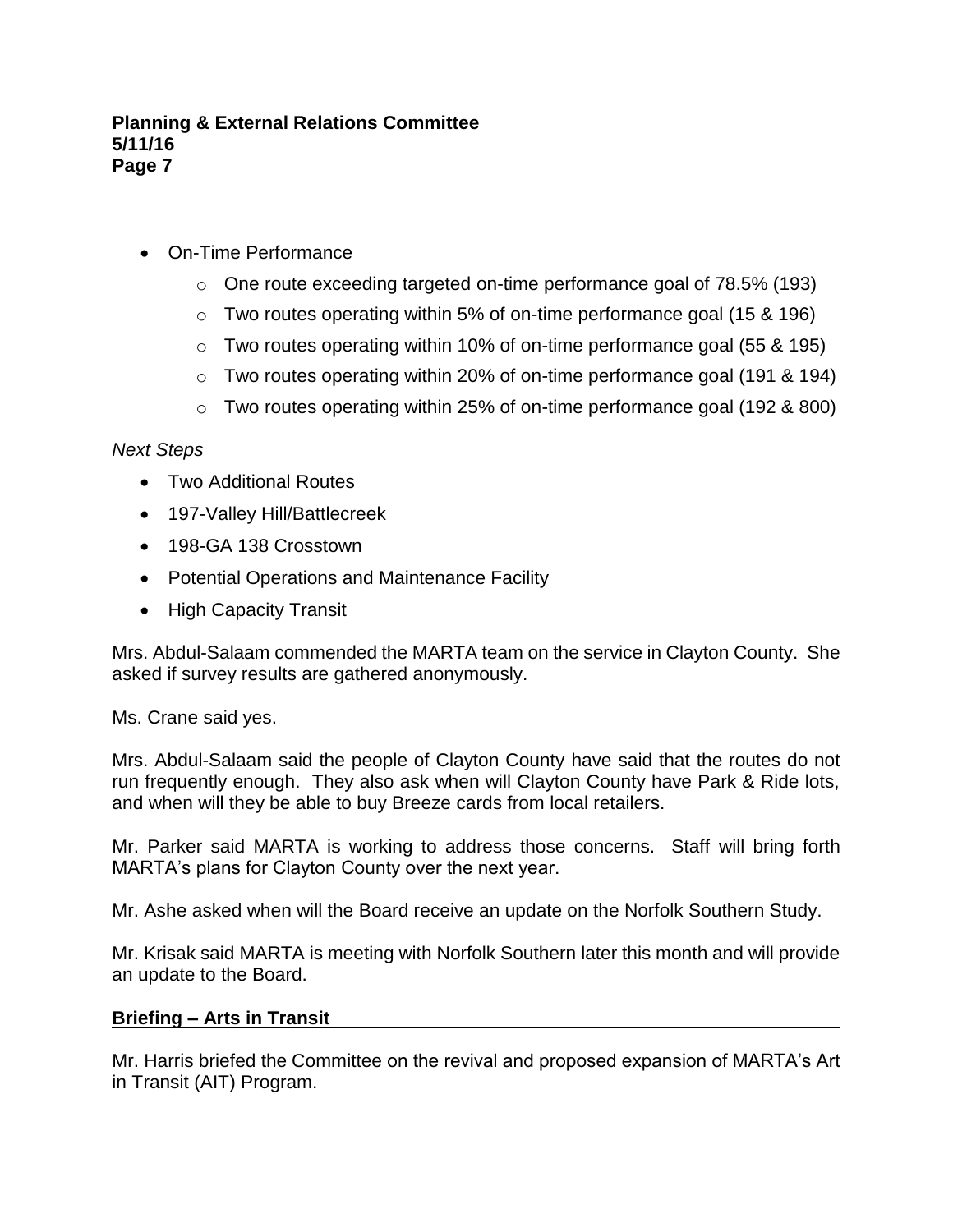# *Benefits of AIT*

- Encourages ridership
- Improves perception of transit
- Conveys customer care
- Enhances community livability
- Improves customer experience
- Improves organizational identity
- Increases safety and security
- Deters vandalism

# *Existing Board Policy*

- Originally Adopted in May 1979
- Administered by Arts Council
- Art in stations only
- Limited to \$50,000 per project
- No provisions for maintenance and preservation
- Limited to static artwork
- No policy updates since 1983

Current State of Art Assets – 38 Stations

- 1 Removed
- 4 Require Immediate Repairs
- 5 Undergoing Standard Maintenance
- 7 Need Specialized Treatment
- 9 Slated for Rehabilitation
- 12 Require General Cleaning & Touch Up

### *New Opportunities/New Approach*

Funding Commitment of up to 1 % of MARTA's Annual Capital Budget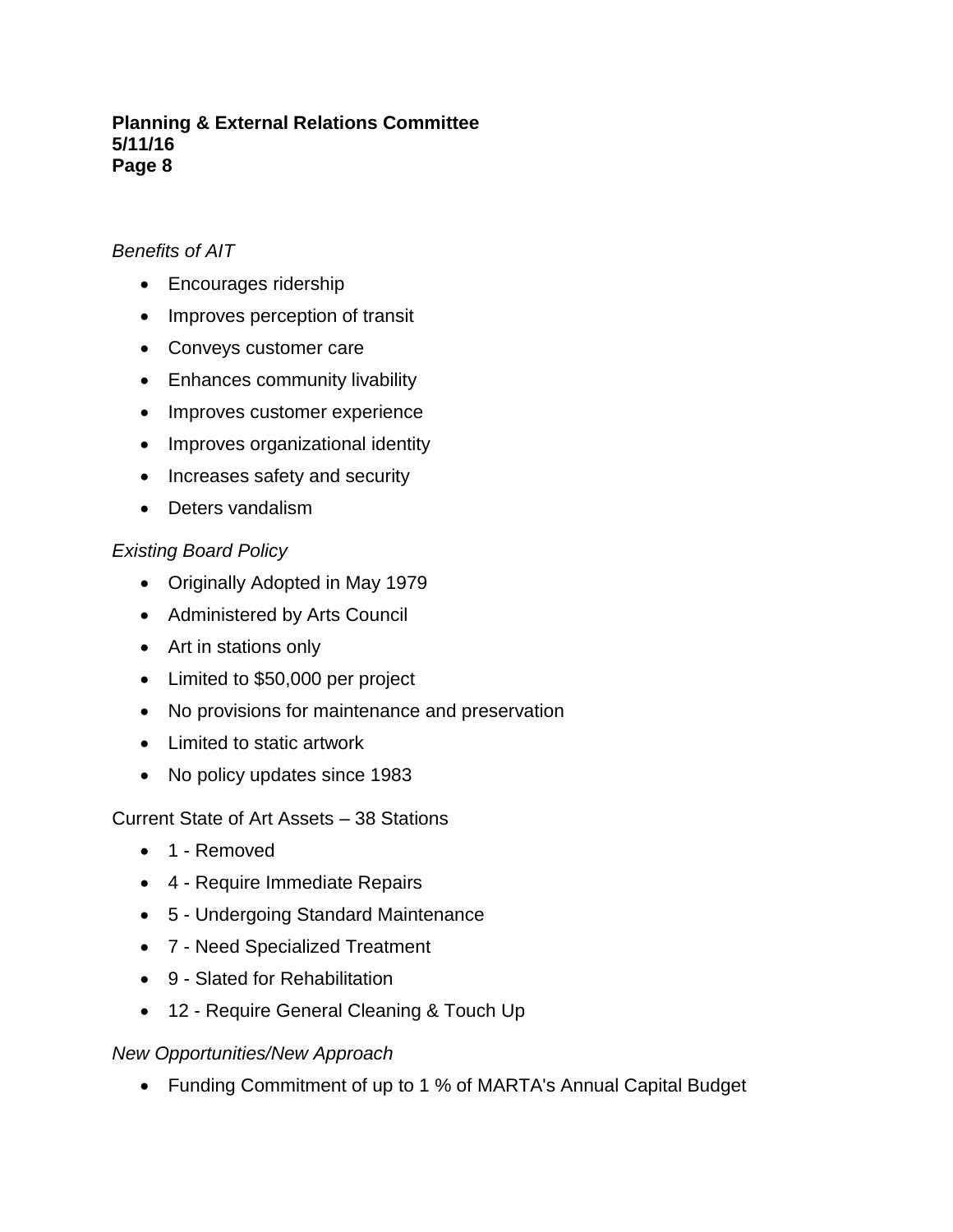- Restore & Maintain Existing Artwork Investments
- Develop/Install new assets
- Engage Community & Employees
- Focus on Transit-Oriented Development (TOD)
- Extend projects beyond rail stations
- Diverse, multi-disciplinary work and cultural performances
- Dedicate in-house program resources
- Focus on Functional Artwork
- Galvanize public/private sector support to advance MARTA long-term objectives

AIT Peer Agency Funding Review

- San Francisco MUNI 2.0%
- Miami Dade Metrorail/MetroMover 1.5%
- San Francisco BART 1.0%
- New York City MTA  $-1.0\%$
- Los Angeles County Metropolitan 0.5%
- $\bullet$  SEPTA (Philadelphia) 1.0%

# *Next Steps*

- Board Adoption of Art in Transit Resolution May 2016
- Selection of MARTA Arts Council Members September 2016
- Hire AIT Program Manager December 2016
- Develop Policies, Communications, Identify Stakeholders March 2017
- Develop/Define Project List April 2017
- Ongoing Assessment and Program Implementation May 2017

Mrs. Southall asked what does MARTA have budgeted for overall station beautification.

Mr. Krisak said approximately 1%. MARTA does not have a large station upgrade budget.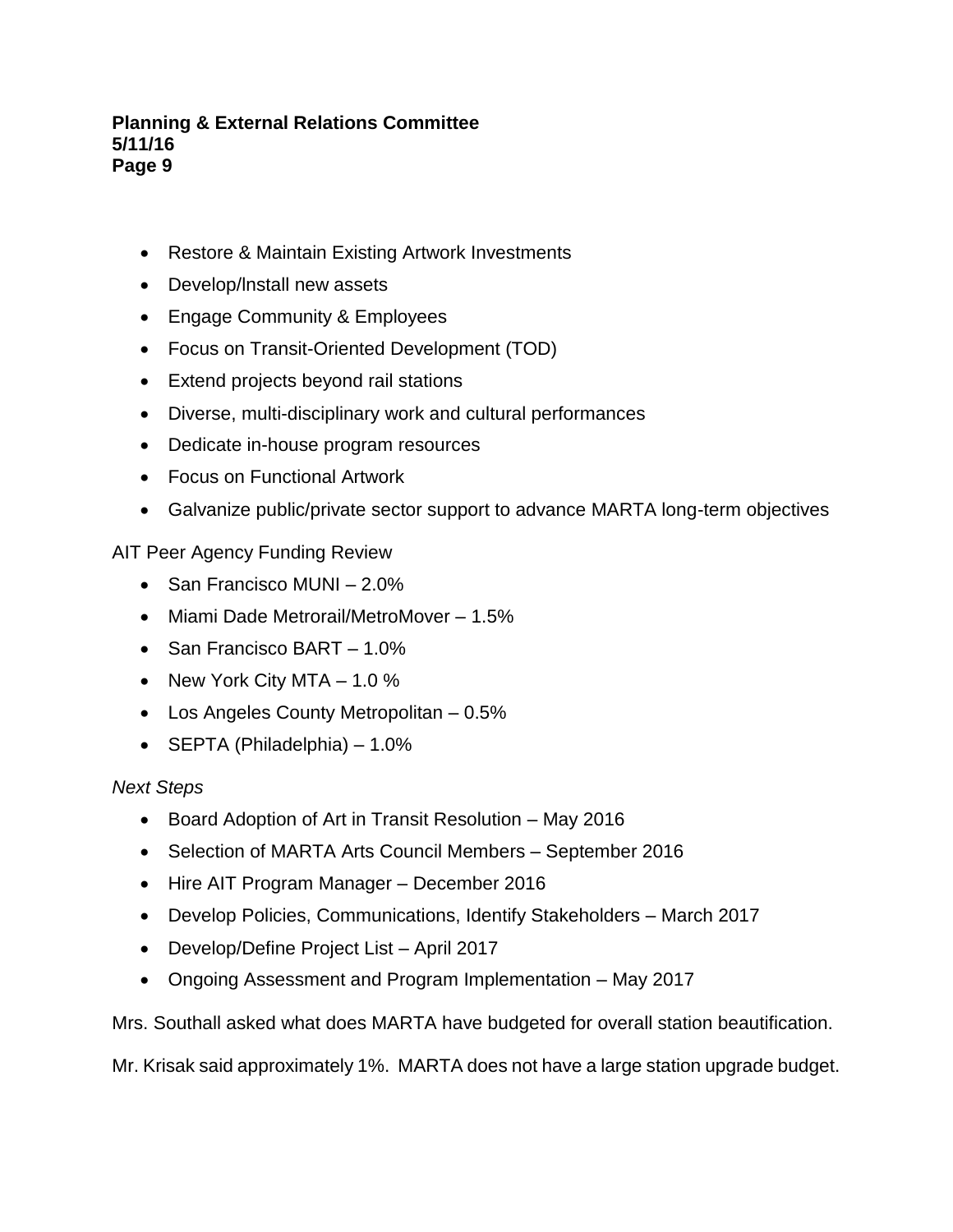Mr. Ashe said in the future he would like to see a value capture to address equity concerns. He added that MARTA should work with CIDs.

Mrs. Hardage said MARTA should also work with universities to provide art.

Mrs. Abdul-Salaam said this program could put MARTA in a position to apply for grant funding in the area of arts. The Authority will have to find creative ways to fund these projects.

Mr. Harris said that is the type of program MARTA envisions.

Mr. Ashe thanked Mr. Harris for his leadership of the AIT program.

Mr. Dallas asked about the Arts Council.

Mr. Parker said the parameters have not been developed. Staff will update the Board on the developments and request feedback.

Mr. Dallas said the Authority needs to emphasize partnerships for this program and that the program will increase use of MARTA.

### **Resolution of the MARTA Board of Directors Replacing MARTA's Board Policy on Station Art With an Art in Transit Policy**

Mr. Harris presented this resolution for Board of Directors' approval authorizing MARTA's current Board Policy on Station Art, Reference Number 10.1.44, be replaced in its entirety with the Art in Transit Policy. The Art in Transit Policy will establish a comprehensive Art in Transit program that will integrate and incorporate high quality art and design, of both a temporary and permanent nature, into the MARTA system to improve patrons' experience and provide a sense of identity and vibrancy to the MARTA community and environment.

MARTA Board adoption will provide up to one percent (1%) of funding under the Capital Improvement Plan (CIP) budget for the next 10 years for the implementation of an expanded Arts in Transit Program.

Mr. Durrett said the language in the policy should be improved. He asked staff to consider adding that "MARTA will seek partnerships and collaborations".

Mr. Harris said duly noted.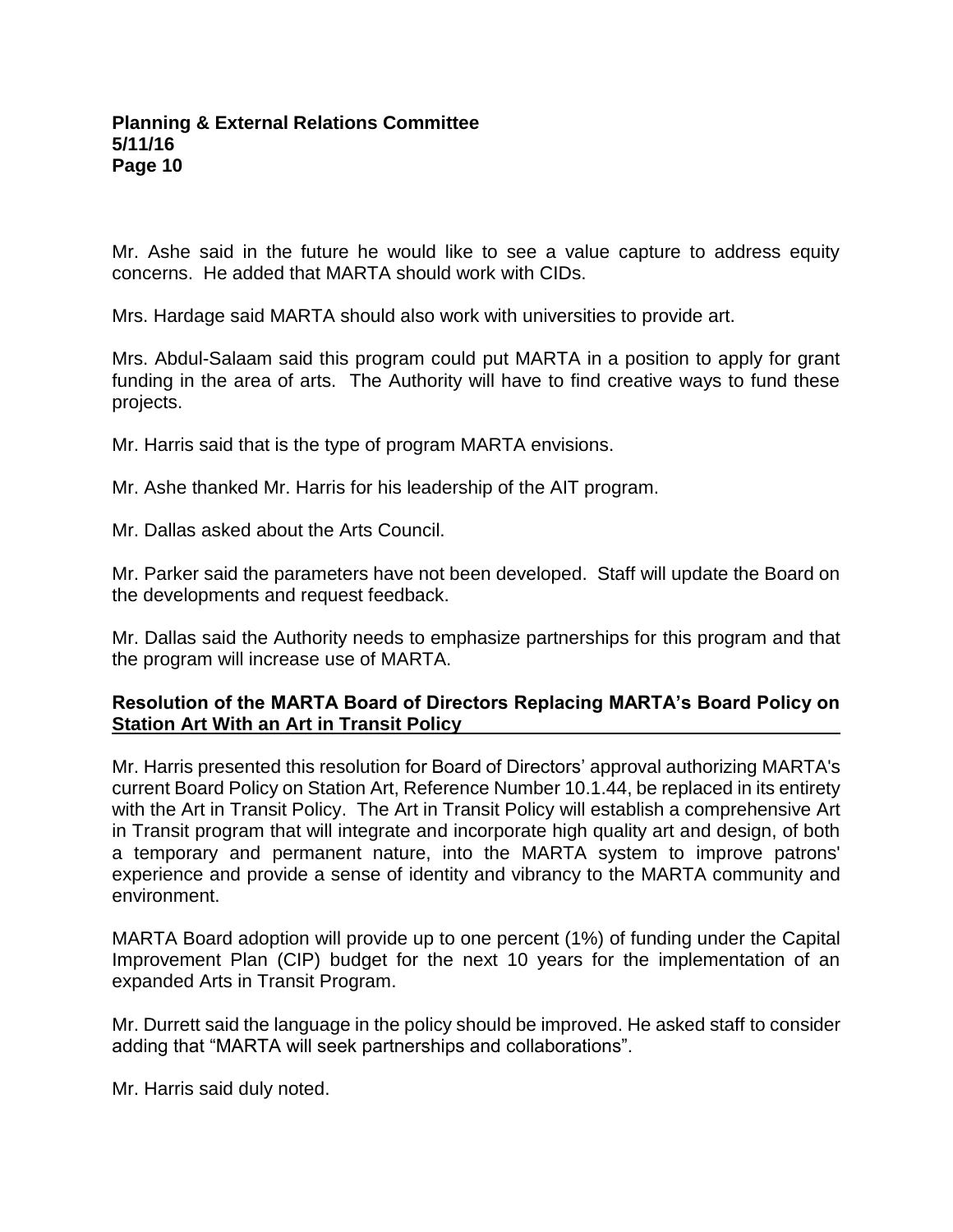On motion by Mr. Ashe seconded by Mrs. Abdul-Salaam, the resolution was unanimously approved by a vote of 7 to 0, with 7 members present.

# **Briefing – Bus Modifications for the August 6, 2016 Mark-Up**

Ms. Crane briefed the Committee on the proposed bus modifications and scheduling of Public Hearings to review with the public.

# *Bus Modifications for the August 6, 2016 Mark-Up*

- The MARTA Act and MARTA Service Standards require public input and consideration before bus and rail modifications are approved by the Board for implementation
- The route modifications were developed based on input and feedback from passengers, operators and communities as well as MARTA's ongoing service monitoring and evaluation to identify and pursue opportunities to enhance service
- The modifications have been designed to: expand service, improve service reliability (On-Time Performance), enhance safety, minimize perceived adverse impacts on communities, improve operational efficiency, and better tailor service to demand
- The public hearings will be conducted the week of May 16, 2016; following the May public hearings, the Board will be briefed of the results at a committee meeting in May and asked to vote on the route modifications for implementation at the June 2016 meeting
- August service modifications will affect the following bus routes:
	- o Bus Route 3, 4, 13, 15, 51, 117, 125, 181, and 191
- Key Objectives:
	- o Improve On-Time Performance and Schedule Adherence
	- o Streamline Routes to Improve Travel Time
	- o Simplify Alternating Trip Patterns
	- o Tailor Service to meet Ridership Volume and Demand
	- o Address Safety concerns
	- o Address Community and Rider Input/Requests where Feasible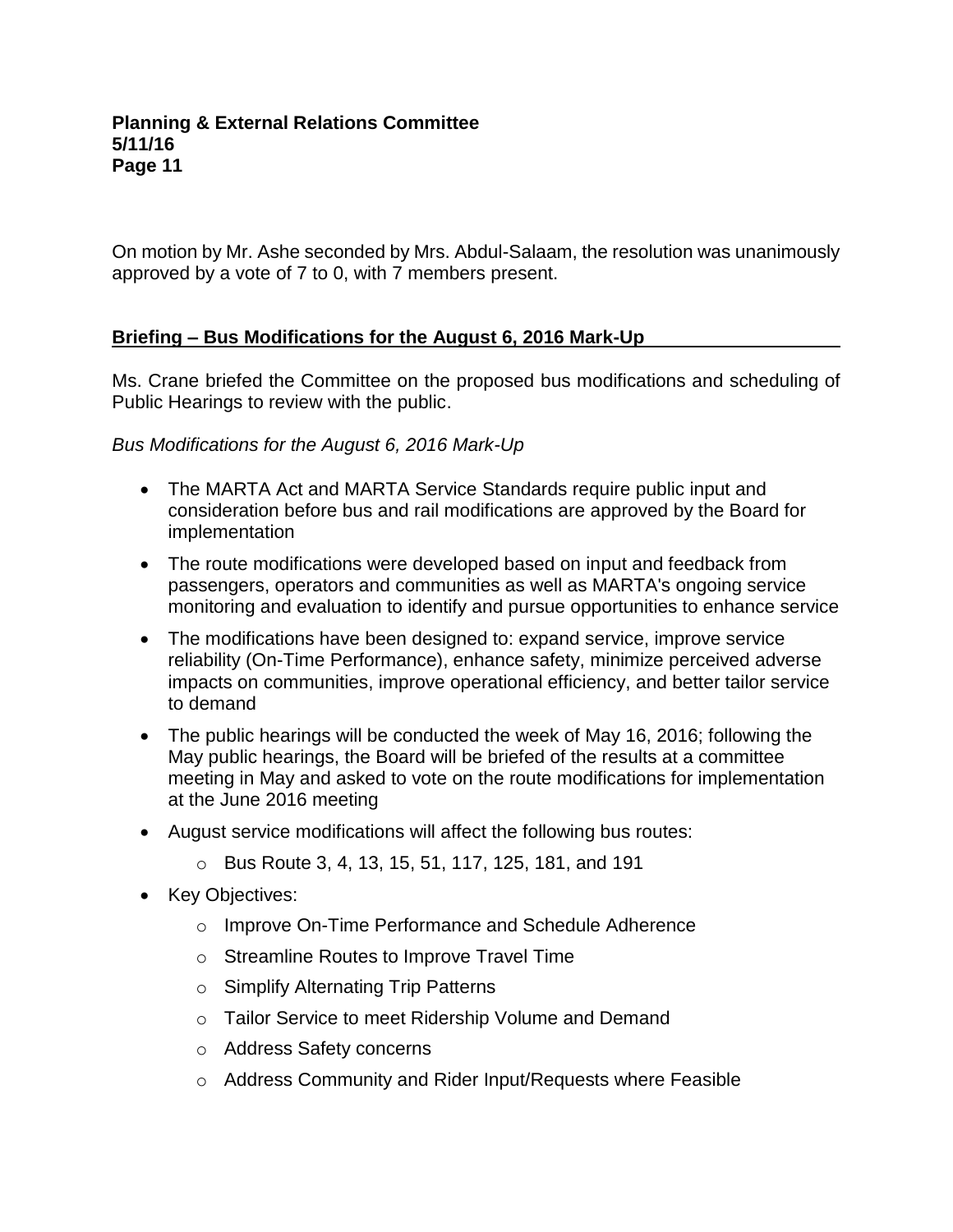# *Route 3: Martin Luther King Jr. Drive/Auburn Avenue*

- Discontinue underutilized segments
- Provide consistent routing Monday-Sunday

*Route 4: Thomasville/Moreland Avenue/MTC*

• Improve safety by making detour on Hargis Street permanent

### *Route 13: Fair Street/Mozley Park*

• Improve safety and on-time performance by discontinuing operation across the railroad crossing at Chappell Road

# *Route 15: South DeKalb/Candler Road/Forest Parkway*

- Improve safety by discontinuing operation across the railroad crossing at McDonough Street
- Provide bi-directional service along East Trinity Place

### *Route 51: Joseph E. Boone*

- Improve rail connectivity with extension to HE Holmes Station as per COA recommendation
- Provide service to new Verbena neighborhood (Habitat for Humanity)

### *Route 117: Rockbridge Road/Panola Road*

• Implement COA alignment recommendation that assumes Route 125 alignment to Avondale Station, providing continuous East-West corridor movement along North Decatur and Rockbridge Roads

### *Route 125: Clarkston/Northlake*

- Implement COA alignment recommendation that assumes Route 117 alignment to Kensington Station, providing continuous North-South corridor movement along Montreal Road and North Indian Creek Drive
- Implement COA alignment recommendation that provides continuous throughmovements along Montreal Road, Northlake Parkway and Lawrenceville Highway

### *Route 181: Buffington Road/South Fulton Park & Ride*

 Restore service along Main Street between College Park Station and East Point Station to address customer requests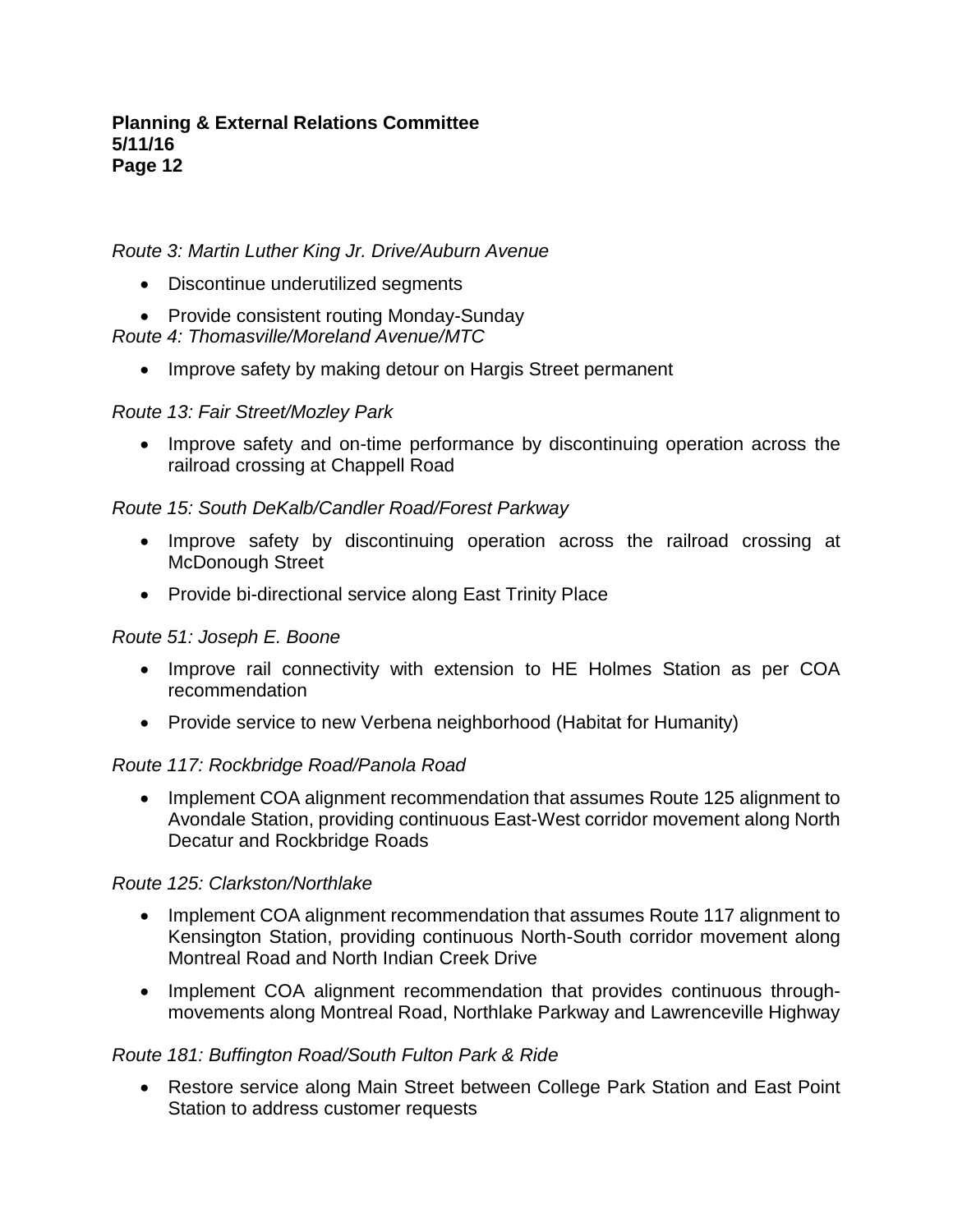*Route 191: Justice Center/S.R. 85-Riverdale Road/Jackson International Terminal*

- Extend service to College Park Station to provide new rail connectivity
- Realign service to Taylor Road to eliminate alternating patterns and provide consistent routing throughout the day

### *Public Hearing Schedule*

- When and Where: Three Separate Locations
	- o Monday, May 16, 2016 at Clayton County Government Office Board Room
	- o Monday, May 16, 2016 at Fulton County Government Center Conference Room
	- o Thursday, May 19, 2016 at Maloof Auditorium
- Time:
	- o 6pm Community Exchange
	- o 7pm Hearing

Mr. Dallas asked why is a significant portion of Route 3 being discontinued.

Ms. Crane said the reason is underutilization. The portion of the route being discontinued is averaging about 1-2 people per trip.

Mr. Parker said the public comment period will allow people to voice their concerns about the route.

Mrs. Abdul-Salaam asked are there any plans for West Fayetteville Road.

Ms. Crane said MARTA proposed a flex plan that was met with great resistance, so it was put on hold.

### **Other Matters**

Mrs. McClendon announced the following events:

- Atlanta Jazz Festival MARTA Mondays
	- $\circ$  May 9<sup>th</sup> Five Points Station 3pm 5pm
	- $\circ$  May 16<sup>th</sup> Lakewood/Ft. McPherson Station 3pm 5pm